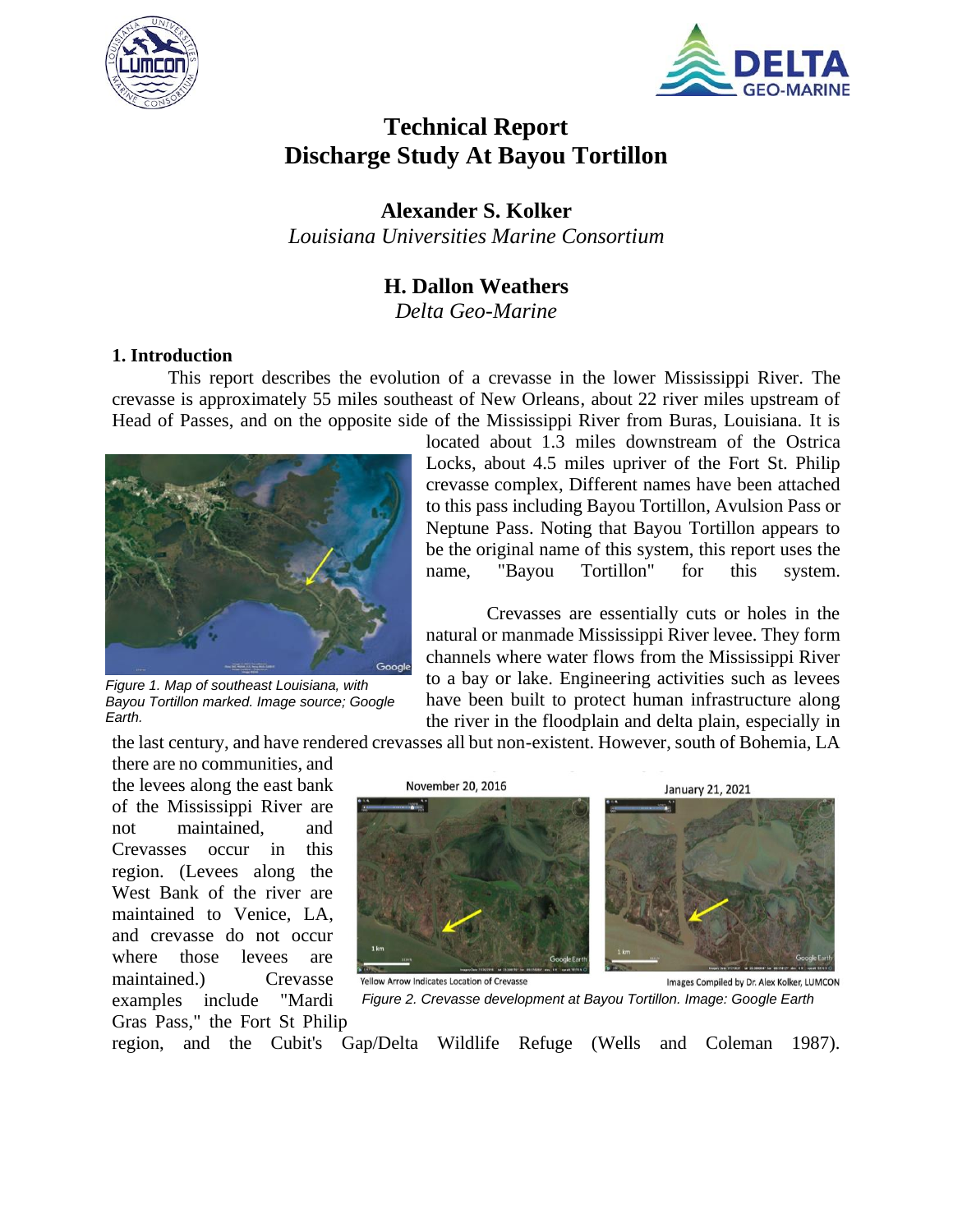





*Figure 3. NASA/Modis satellite image of the Birdsfoot Delta from April 22, 2022. Note the northward extending sediment plume that is likely liked to Bayou Tortillon.*

Satellite imagery suggest that the Bayou Tortillon crevasse has grown substantially in the past two to three years. A brief analysis indicates that the width of the Bayou Tortillon channel that connects the receiving basin, Quarantine Bay, to the Mississippi River was approximately 150 ft (45 m) in 2016. Figure 2 illustrates that by 2021, the crevasse had increased nearly 6-fold to about 850 ft (258 m). As the main channel in Bayou Tortillon expanded and straightened, several islands eroded. An April 27, 2022 satellite image suggests that when the Mississippi River was at high flow, Bayou Tortillon can discharge a plume of sediment-rich water into Breton Sound that reaches the mouth of the Mississippi River Gulf Outlet (Figure 3).

### **2. Methods**

A discharge survey was conducted on May 24, 2022 to determine the flow in Bayou Tortillon and nearby areas. The survey was conducted using an acoustic current doppler profiler (ADCP) mounted to a small survey boat, the R/V Penland.

Figure 4 shows the areas that were surveyed. The goals of the survey were to:

- 1) Quantify total discharge in Bayou Tortillon.
- 2) Quantify flow leaving the Mississippi River from an upstream boundary above the Ostrica Lock to a downstream boundary above Baptiste Collette to determine the outflow to the receiving basin to the east of the Mississippi River along this reach.



3) Quantify discharge at major channels in the Ft. St. Phillip crevasse complex and compare with the measurements of an earlier high flow study (Weathers et. al., 2016) to assess whether and how the flow in these channels is changing as Bayou Tortillon crevasse evolves.

The location of these survey transects, and their discharge is noted in Figure 4.

*Figure 4. Location of survey transects, and their discharge in*  $ft^3 s^{-1}$ *.*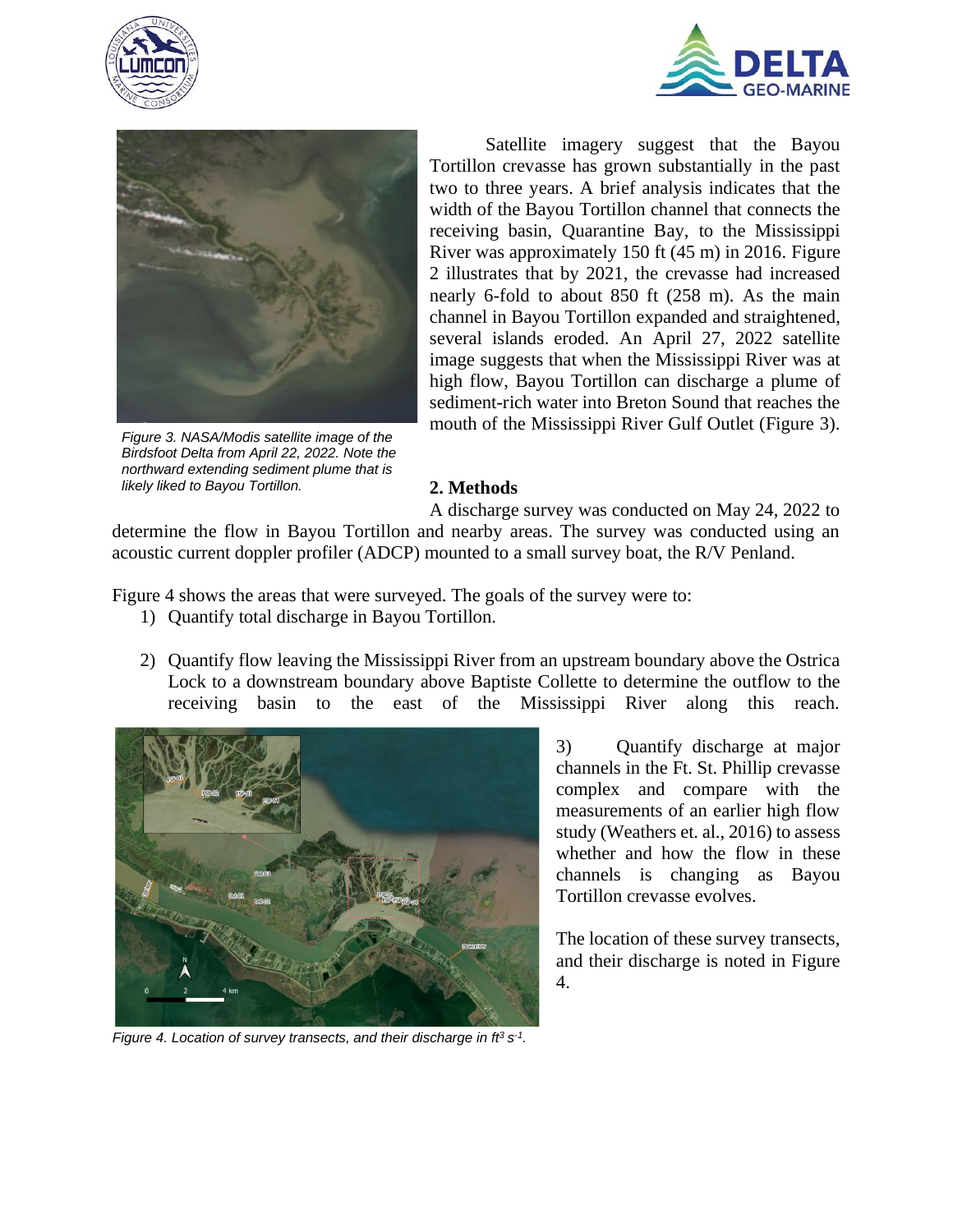



## **3. Results**

During this study, discharge at the following locations was measured. Results are presented in cubic feet per second  $(ft^3 s^{-1})$ :

| <b>Location</b>                                                             | Discharge $(f t3s-1)$ |
|-----------------------------------------------------------------------------|-----------------------|
| Mississippi River (Upriver)                                                 |                       |
| Mississippi River at Belle Chassse (from<br>USGS)                           | 776,000               |
| Estimated Flow leaving the River through<br>Mardi Gras Pass                 | 25,000                |
| Estimate of flow loss to groundwater from<br><b>Belle Chasse to Ostrica</b> | 25,000                |
| Measured Flow Mississippi River Above<br><b>Ostrica Locks</b>               | 713,000               |
| Ostrica                                                                     |                       |
| <b>Ostrica Locks</b>                                                        | 13,400                |
| <b>Bayou Tortillon</b>                                                      | 118,000               |
| Ft. St. Phillip                                                             |                       |
| Measured channels along Ft. St. Phillip                                     | 63,600                |
| Estimated flow of unmeasured channels along<br>Ft. St. Phillip              | 40,500                |
| <b>Mississippi River (Downriver)</b>                                        |                       |
| Mississippi River Below Fort St Philip<br><b>Crevasse Complex</b>           | 433,000               |
| <b>Estimated Missing Flow (either unmeasured</b><br>or measurement error)   | 44,700                |
| <b>Total Eastward Flow,</b><br><b>Ostrica Locks - Fort St. Philip</b>       |                       |
| Low, Does Not Include Missing Flow                                          | 235,500               |
| High, Includes Missing Flow                                                 | 280,000               |
| Percent of River at Belle Chasse (Low)                                      | 30%                   |
| Percent of River at Belle Chasse (High)                                     | 36%                   |

The estimated flow in unmeasured channels at the Fort St Philip Crevasse Complex was calculated from a simple linear model relating the flow at unmeasured channels on May 24, 2022 to flow at these channels that were measured during a 2016 high flow survey [\(Weathers et al. 2016\).](https://paperpile.com/c/yTnu3J/z67t) During that study, the flow at Belle Chasse was  $1,200,000$  ft<sup>3</sup> s<sup>-1</sup> [\(Weathers et al. 2016\),](https://paperpile.com/c/yTnu3J/z67t) whereas during this study the flow at Belle Chasse was 776,000 ft<sup>3</sup> s<sup>-1</sup>, representing about 65% of the 2016 flow. The estimated missing flow in the Mississippi River (unmeasured, or resulting from measurement error) was calculated as the amount needed to complete the hydrological budget for the river based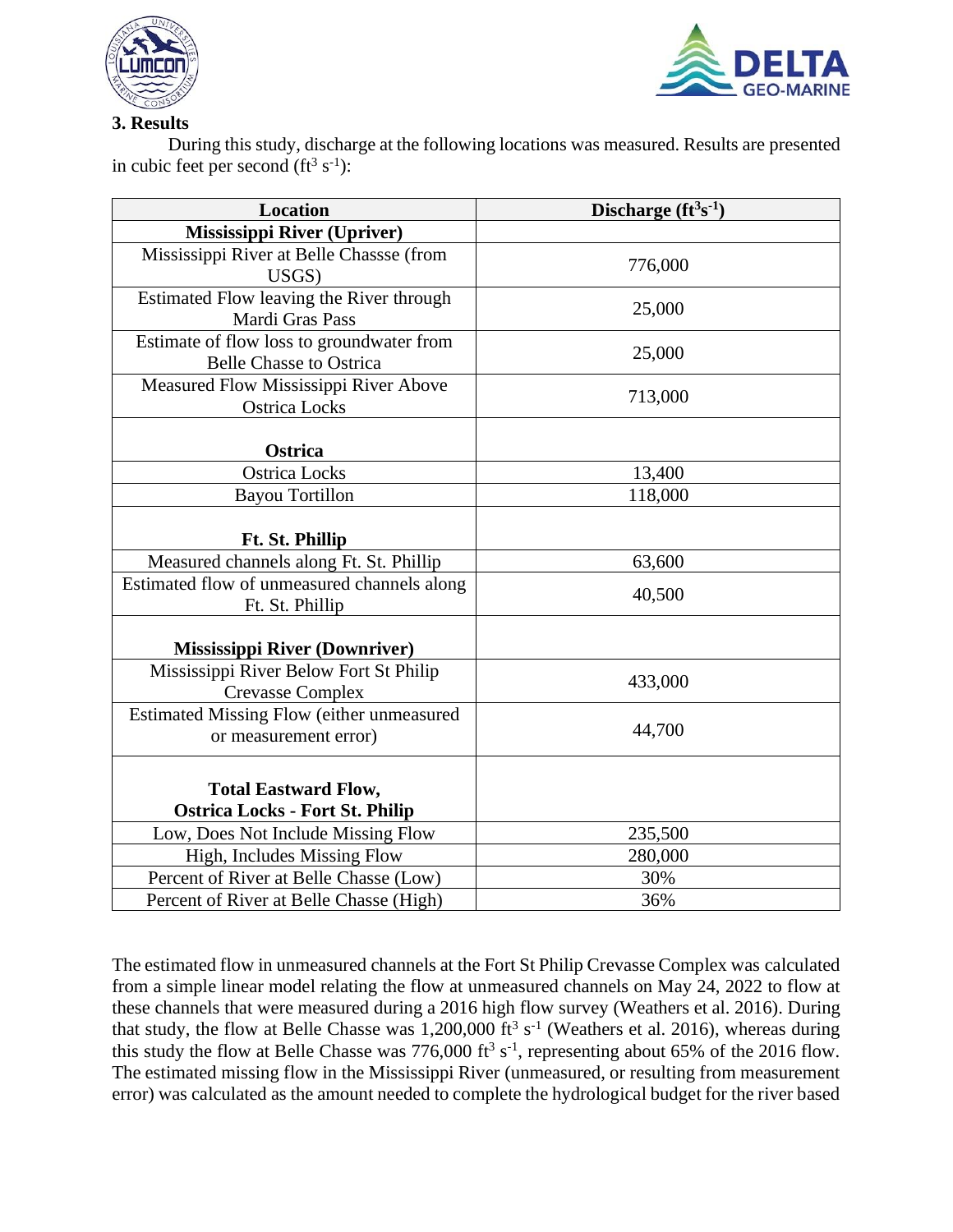



the May, 24, 2022 survey. The estimated loss to groundwater follows research on groundwater flow in lower Mississippi River [\(Kolker et al. 2013\).](https://paperpile.com/c/yTnu3J/4byA+h66T) Flow estimates at Mardi Gras Pass come from M. Hopkins, (pers, comm), and are based on a ratings curve used by the Pontchartrain Conservancy.

#### **4. Findings and Implications**

The survey on May 24, 2022 yielded a discharge of  $118,000$  ft<sup>3</sup> s<sup>-1</sup> at Bayou Tortillon at moderately high flow in the main river (776,000 ft<sup>3</sup> s<sup>-1</sup> at Belle Chasse). While this discharge of this scale may have long-term management implications (see below), we feel it is important to note that we do not see any near-term safety related issues.



*Figure 5. Sediment plume, with potentially semi-permanent features, as indicated by Sentinel-2 satellite true color imagery. Image source: https://scihub.copernicus.eu/dhus/#/home*

Results suggest that the total amount of water that leaves the Mississippi River in the Ostrica Locks/Bayou Tortillon/Fort St. Phillip reach, is between  $230,000$  and  $280,000$  ft<sup>3</sup> s<sup>-1</sup>. This accounts for 30 to 36% of the flow of the Mississippi River at Belle Chasse. When one examines the flow entering this reach of the river (below Mardi Gras Pass), the eastward flow amounts to up 39% of the Mississippi River. For comparison, a study conducted at high flow in early 2016 indicated that this reach of the river area discharged approximately 159,800 ft<sup>3</sup> s<sup>-</sup> <sup>1</sup> eastward. That discharge amounted to about 14% of the total flow of the Mississippi River at Belle Chasse, 1,200,000 ft<sup>3</sup> s<sup>-1</sup> at that time (Weathers

[et al. 2016\).](https://paperpile.com/c/yTnu3J/z67t) The present study suggests a substantial increase in flow eastward. This reach of the Mississippi River, from the Ostrica Locks to south of Fort St Philip, including Bayou Tortillon, now appears to be one of the largest distributaries of Mississippi River.

Satellite imagery indicates the development of features in Breton Sound that resemble mouth bars and distributary channels (Fig. 5). These features suggest the potential for land formation in this region, though a full understanding of land development needs to be confirmed by additional surveys.

A crevasse of this size has potentially important implications for the region. As previously noted, we do not see any near-term safety related issues though we do note reports dredging near Fort Jackson that may be related to this crevasse (R. Blink, pers comm). Longer term issues for discussion may include the potential for continued expansion, potential for land building, impacts to navigation in the Mississippi River, and effects to regional oceanography. Addressing these issues will likely require additional measurements, numerical modeling decision support tools.